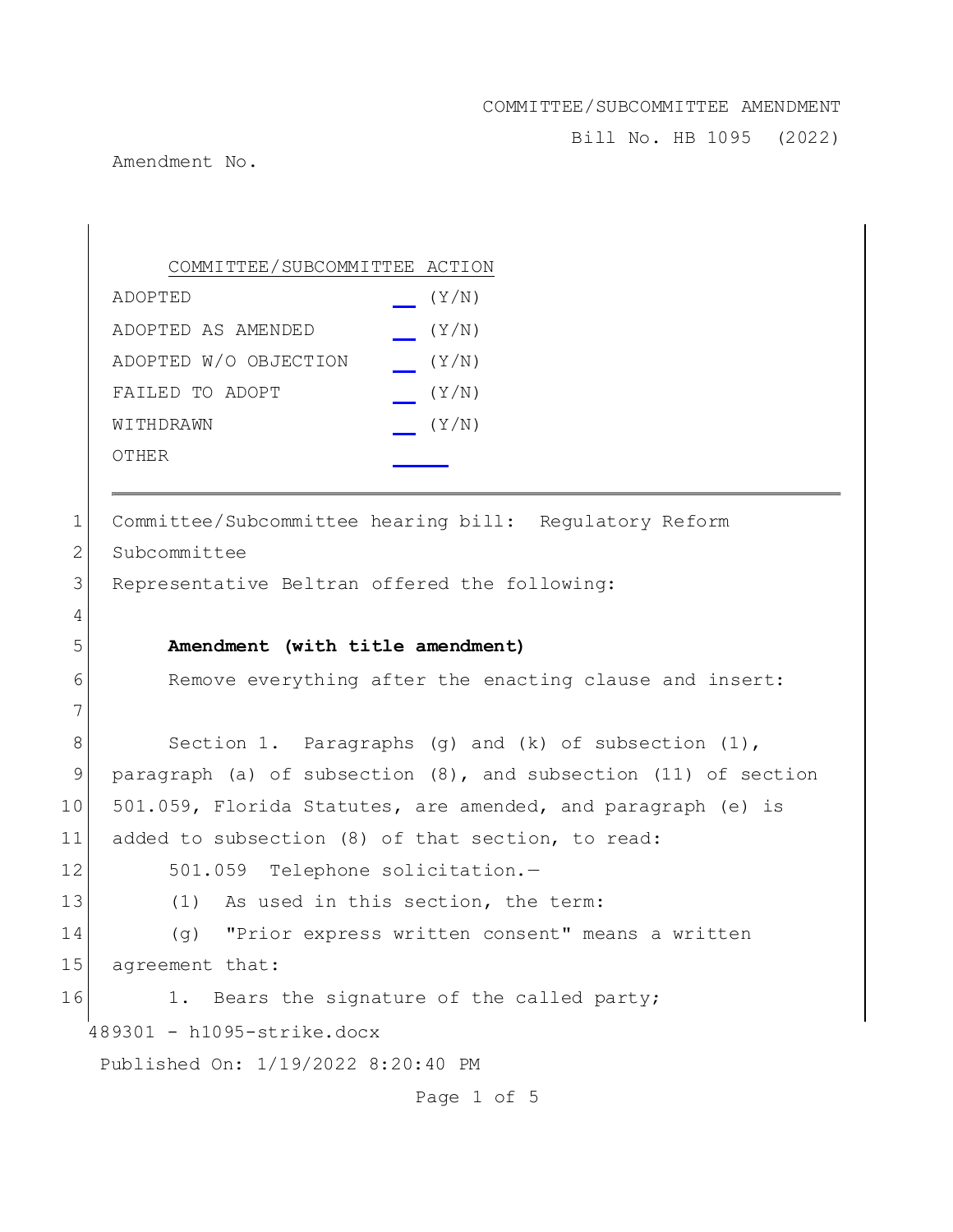Bill No. HB 1095 (2022)

Amendment No.

17 2. Clearly authorizes the person making or allowing the 18 placement of a telephonic sales call by telephone call, text 19 message, or voicemail transmission to deliver or cause to be 20 delivered to the called party a telephonic sales call using an 21 automated system for the selection and  $\Theta$ re dialing of telephone 22 numbers, the playing of a recorded message when a connection is 23 completed to a number called, the transmission of a text message 24 or the transmission of a prerecorded voicemail;

25 3. Includes the telephone number to which the signatory 26 authorizes a telephonic sales call to be delivered; and

27 4. Includes a clear and conspicuous disclosure informing 28 the called party that:

 $\vert$  a. By executing the agreement, the called party authorizes the person making or allowing the placement of a telephonic sales call to deliver or cause to be delivered a telephonic sales call to the called party using an automated system for the selection and  $\theta$  dialing of telephone numbers or the playing of a recorded message when a connection is completed to a number 35 called; and

36 b. He or she is not required to directly or indirectly 37 sign the written agreement or to agree to enter into such an 38 agreement as a condition of purchasing any property, goods, or 39 services.

40 (k) "Unsolicited telephonic sales call" means a telephonic 41 sales call other than a call made:

489301 - h1095-strike.docx

Published On: 1/19/2022 8:20:40 PM

Page 2 of 5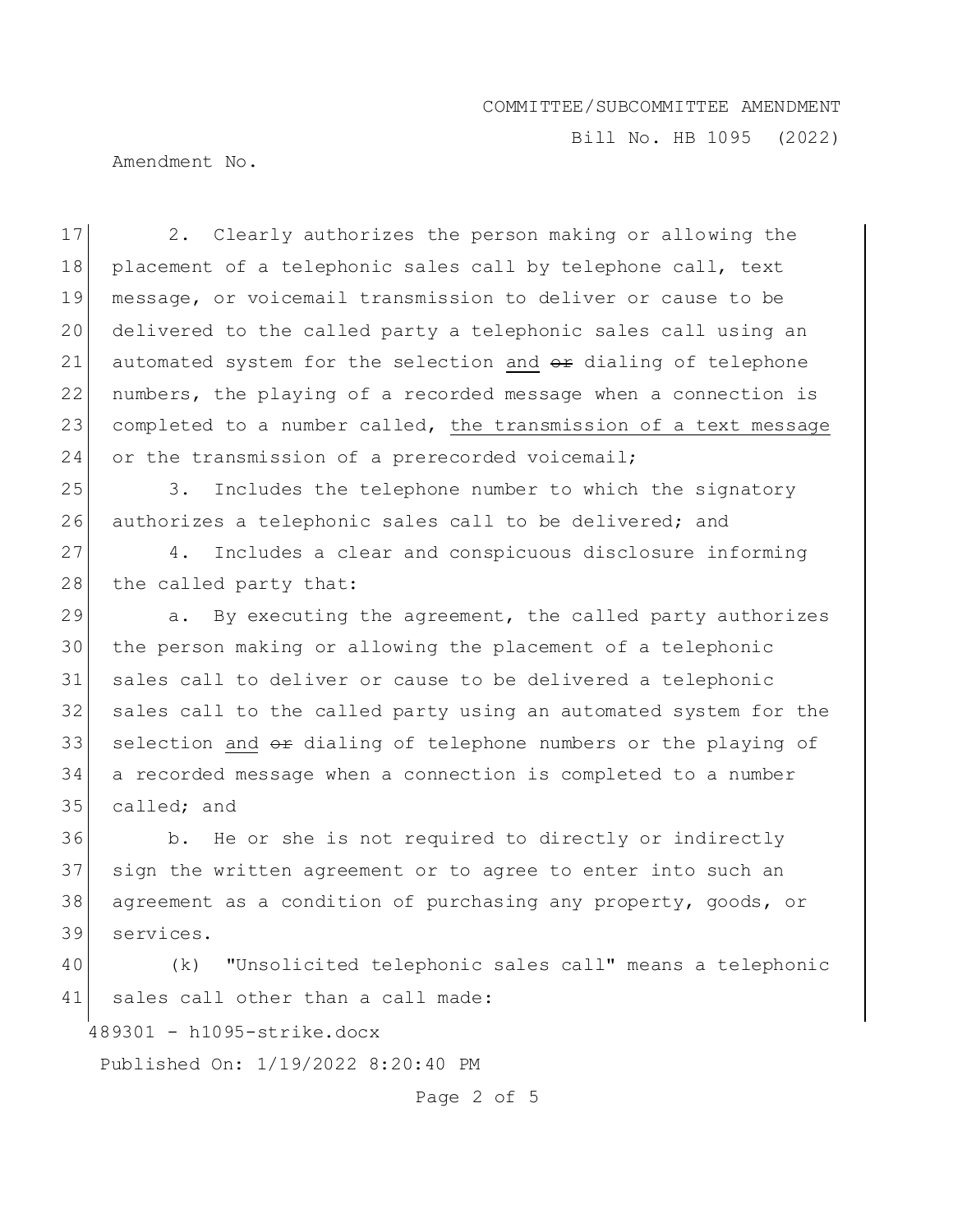Bill No. HB 1095 (2022)

Amendment No.

489301 - h1095-strike.docx Published On: 1/19/2022 8:20:40 PM 42 1. Within 120 days after In response to an express request 43 of the person called party; 44 2. Primarily in connection with an existing debt or 45 contract, if payment or performance of such debt or contract has 46 not been completed at the time of such call; 47 3. To a person with whom the telephone solicitor has a 48 prior or existing business relationship; or 49 4. By a newspaper publisher or his or her agent or 50 employee in connection with his or her business. 51 (8)(a) A person may not make or knowingly allow a 52 telephonic sales call to be made if such call involves an 53 automated system for the selection and  $\theta$ re dialing of telephone 54 numbers or the playing of a recorded message when a connection 55 is completed to a number called without the prior express 56 written consent of the called party. 57 (e) This subsection does not prohibit the use of an 58 automated telephone dialing system with live messages, or for 59 the transmission of text messages through an automated telephone 60 dialing system, if the call, live message or text message is 61 made or message is given solely in response to an inquiry 62 initiated by the called party. However, only two calls may be 63 made or messages given in response to each such inquiry. 64 (11)(a) In any civil litigation resulting from a 65  $t$  transaction involving a violation of this section, the 66 prevailing party, after judgment in the trial court and

Page 3 of 5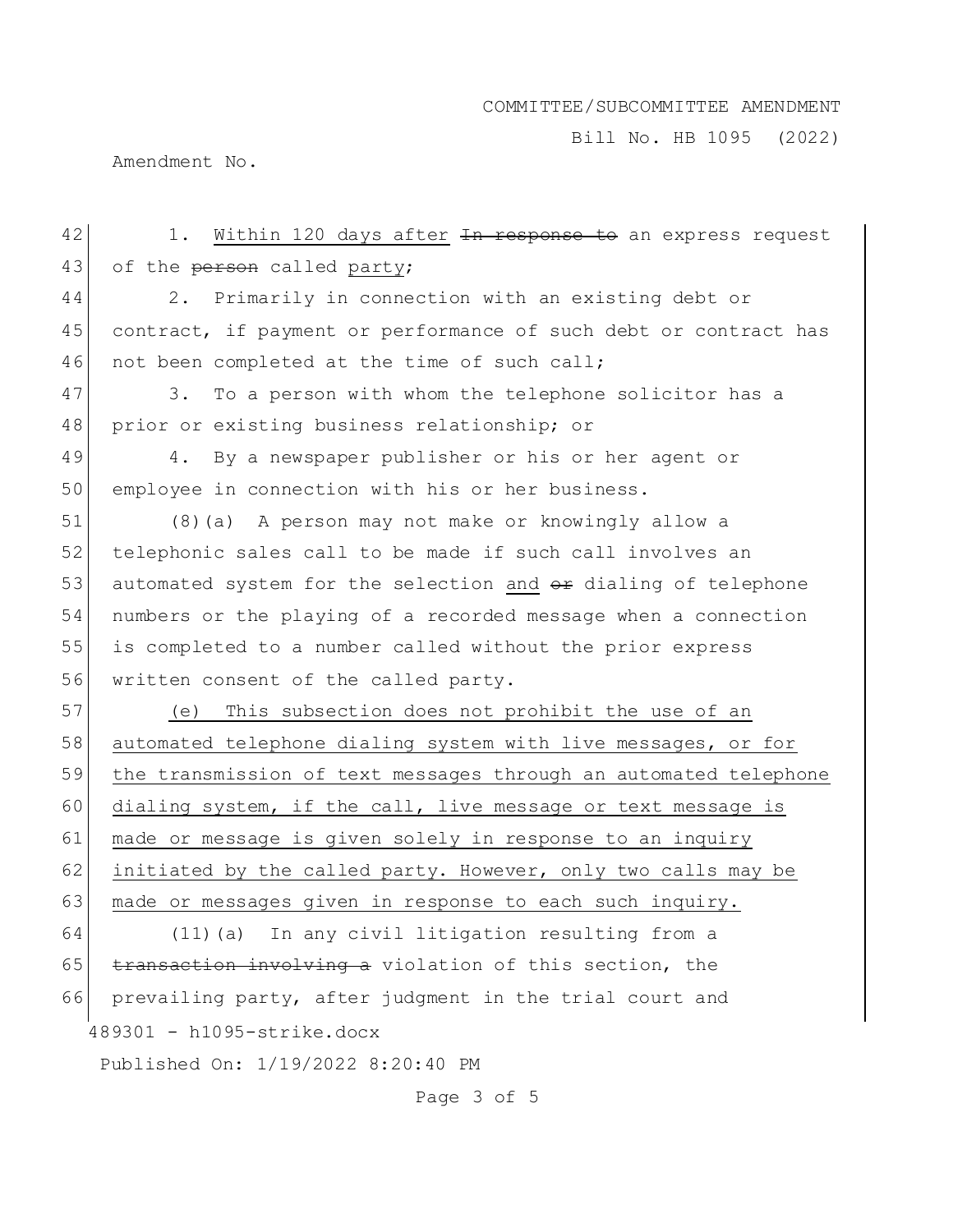Bill No. HB 1095 (2022)

Amendment No.

67 exhaustion of all appeals, if any, shall receive his or her 68 reasonable attorney attorney's fees and costs from the 69 nonprevailing party.

70 (b) The attorney for the prevailing party shall submit a 71 sworn affidavit of his or her time spent on the case and his or 72 her costs incurred for all the motions, hearings, and appeals to 73 the trial judge who presided over the civil case.

 (c) The trial judge shall award the prevailing party the sum of reasonable costs incurred in the action plus a reasonable legal fee for the hours actually spent on the case as sworn to 77 in an affidavit.

78 (d) Any award of attorney attorney's fees or costs shall 79 become a part of the judgment and subject to execution as the 80 law allows.

81 (e) In any civil litigation initiated by the department or 82 the Department of Legal Affairs, the court may award to the 83 prevailing party reasonable attorney attorney's fees and costs 84 if the court finds that there was a complete absence of a 85 justiciable issue of either law or fact raised by the losing 86 party or if the court finds bad faith on the part of the losing 87 party.

88 Section 2. The amendments to s. 501.59, Florida Statutes 89 are intended to be remedial in nature, apply retroactively to 90 July 1, 2021, and to any proceeding or commenced on or after 91 July 1, 2021.

489301 - h1095-strike.docx

Published On: 1/19/2022 8:20:40 PM

Page 4 of 5